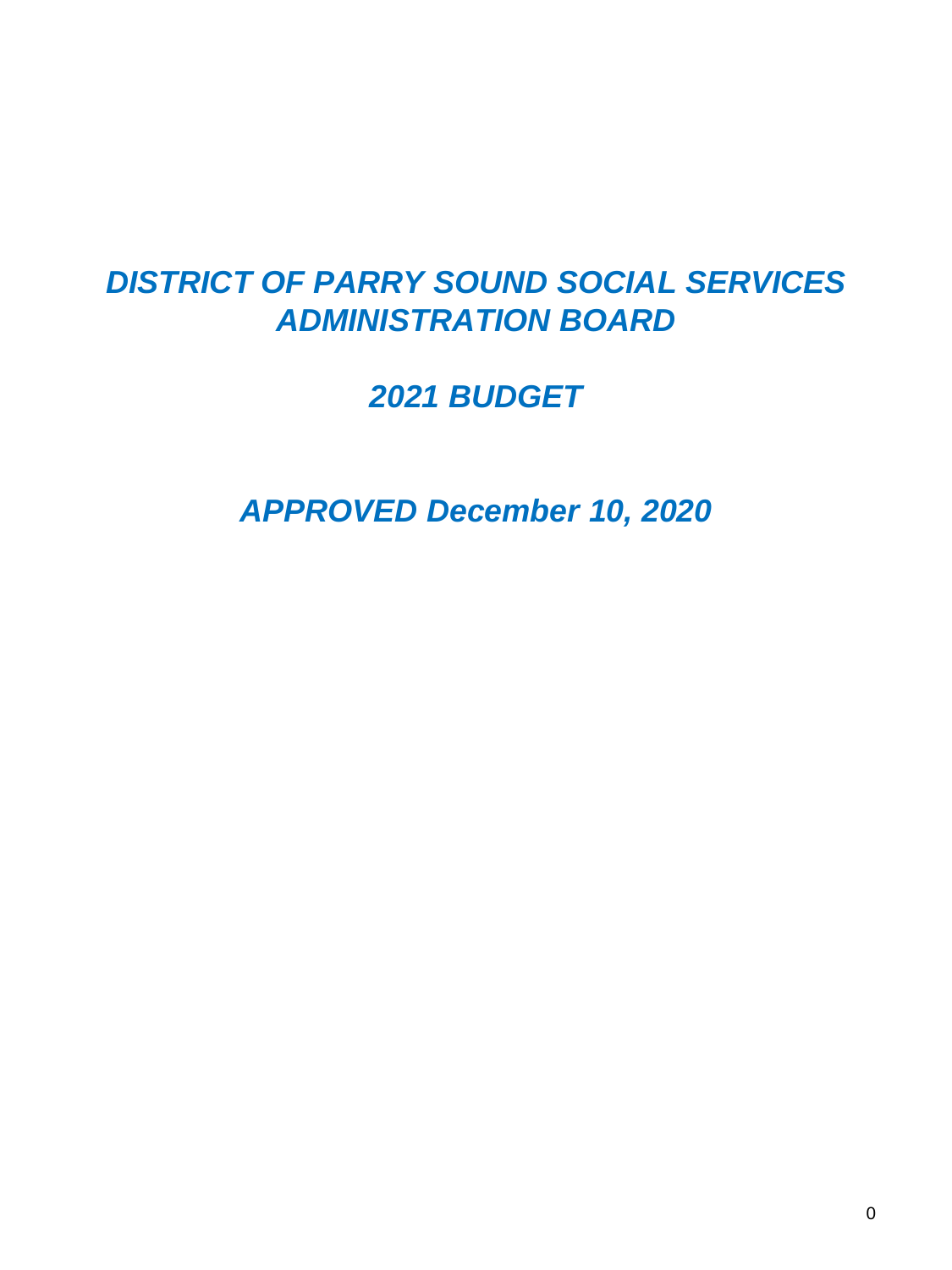## *DISTRICT OF PARRY SOUND SOCIAL SERVICES ADMINISTRATION BOARD 2021 BUDGET OVERVIEW*

## **OVERVIEW:**

The 2021 budget for the District of Parry Sound Social Services Administration Board (DSSAB) was approved on December 10, 2020 with no change to the municipal levy from the prior year.

Overall changes to the municipal levy are as follows:

| 2020 Budgeted Levy                  | \$6,421,953 |
|-------------------------------------|-------------|
| OW Program decrease                 | (33,608)    |
| <b>Child Care increase</b>          | 70,990      |
| <b>Community Services decrease</b>  | (188, 366)  |
| <b>Corporate Services increase</b>  | 73,257      |
| <b>Other Contributions increase</b> | 77,727      |
| 2021 Budgeted Levy                  | \$6,421,953 |

The DSSAB budgets are prepared with two primary goals: minimizing municipal levy fluctuations and maximizing Provincial:Municipal cost sharing arrangements.

Program costs include a general inflationary increase to expenses, adjustments for collective agreement obligations and an inflationary increase for non union staff for The year.

Ontario Works financial assistance costs have been budgeted at the same level as in 2020. It should be noted that the Province is planning to change the definition of disability for the Ontario Disability Support Program (ODSP) to align it with the definition used in federal government benefit programs. This change has the potential of reducing ODSP caseloads and increasing Ontario Works (OW) caseloads across the Province.

The Province is also planning to transform employment services for all job seekers. Included within this is the integration of Ontario Works social assistance employment services into Employment Ontario. At this point in time, we have no way of ascertaining what the impact of this change will be to our operations and whether or not we will be continuing to provide these supports for our clients.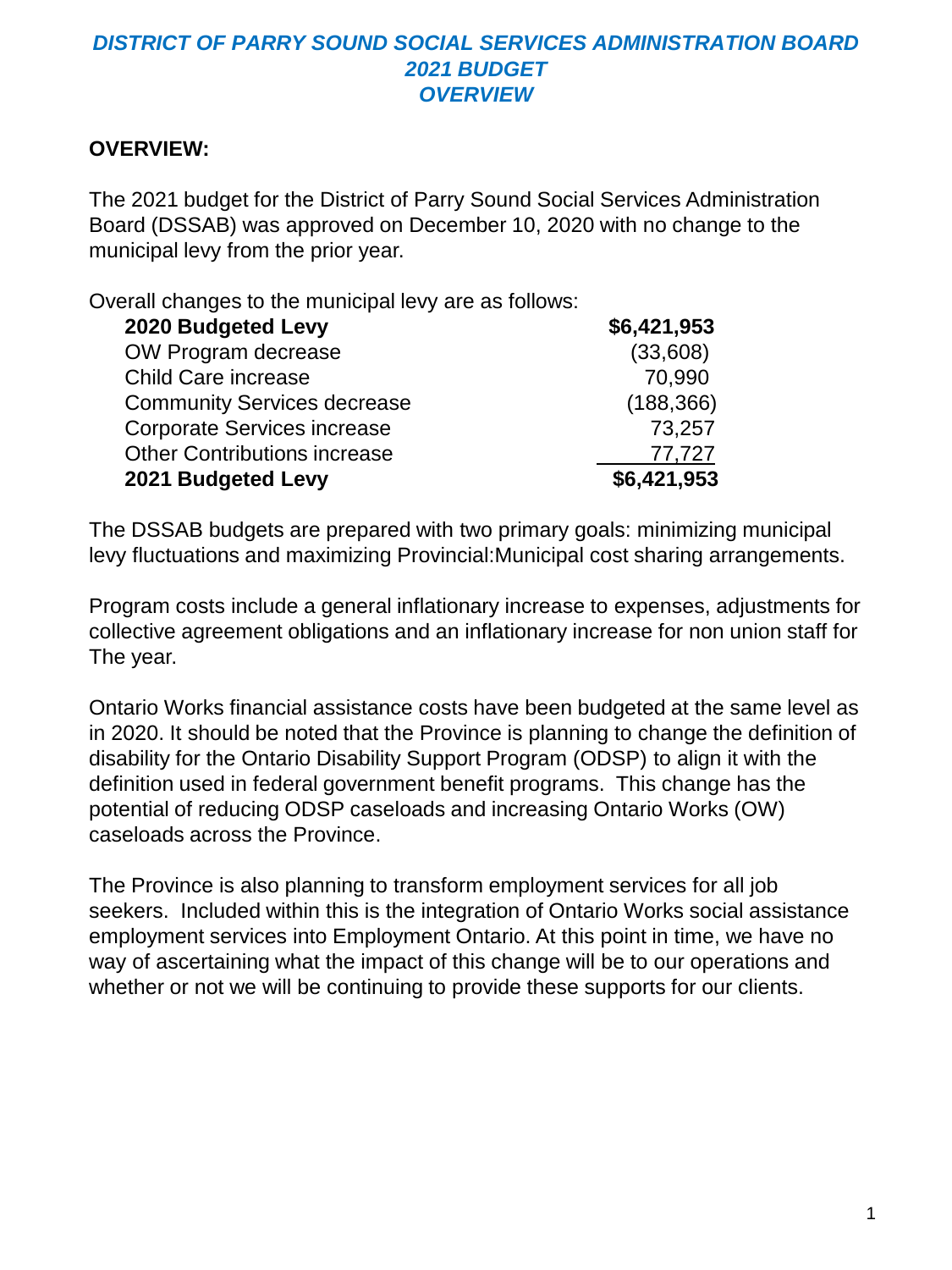## *DISTRICT OF PARRY SOUND SOCIAL SERVICES ADMINISTRATION BOARD 2021 BUDGET OVERVIEW and DIRECTION*

Child Care Program costs have decreased by \$113,037 from 2020 to 2021. This is predominantly the result of implementing some staffing efficiencies within our directly operated day care programs. Further to this, our parent fee revenue will be impacted by a \$2 increase to our daily child care rates. Any parent fee revenue received helps to reduce our municipal levy.

Social Housing program costs have increased by \$74,830 from 2020 to 2021. This increase is offset by \$75,000 in Investment in Affordable Housing 2014 Extension funding as we take on the direct delivery of the Housing Allowance program. Savings from staffing changes have allowed us to offset inflationary increases to operating costs within the same funding allocation as the prior year.

Community Services program costs, for our Violence Against Women and Homelessness Programs have decreased by \$207,686. These decreased costs result primarily from two items: the removal of the nurse practitioner from the Homelessness budget, and reduced one-time funding in our VAW program budget.

Corporate Services costs from 2020 to 2021 show a small increase of \$18,257. A one-time cost allocation for comprehensive strategic planning in 2021 is offset by reductions to other administration operating costs and an increased allocation of administration costs to operating programs.

Social Assistance Restructuring expenditures have been held at the same level as the prior year. We continue our practice of spending the prior year's allocation in the current year. These funds are used to support those in our communities with the most limited resources and include funding for local food banks, the emergency shelter and energy program, community based supports for children and the Transitional Support (Home for Good) program.

Further to this it should be noted that several items added to the 2020 budget have been removed and are no longer part of our budget: the operating and capital costs for a van in East Parry Sound and two employment interns.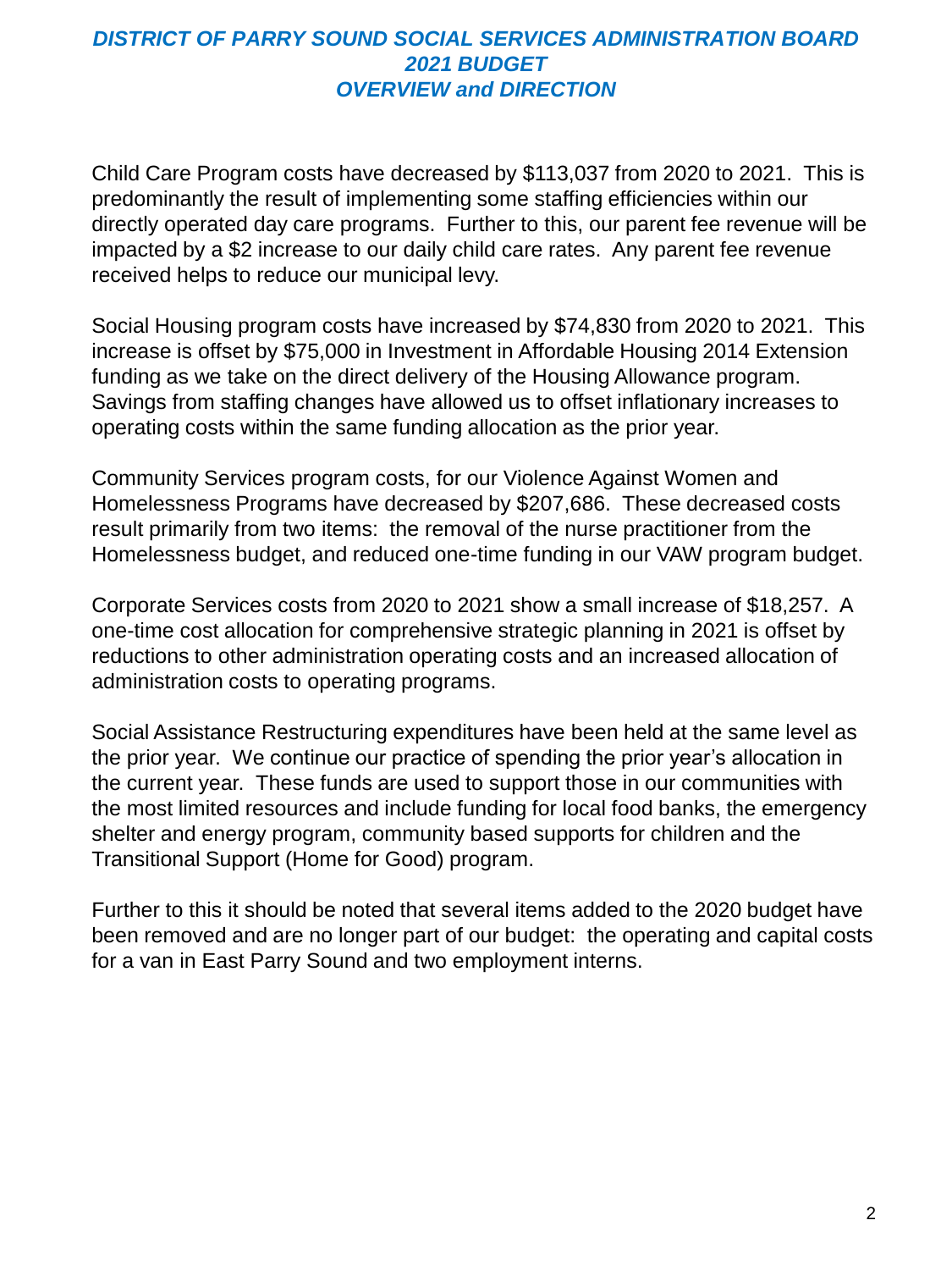## *DISTRICT OF PARRY SOUND SOCIAL SERVICES ADMINISTRATION BOARD 2021 BUDGET OVERVIEW and DIRECTION*

## **OTHER ISSUES and CONCERNS:**

Homelessness and Affordable Housing continue to be recognized as a challenge for municipalities in our District, as well as across the whole Province. Our Housing department continues to work to identify opportunities to address the housing shortage through the Canada-Ontario Affordable Housing Programs. Since 2006, investment in our District under these programs has reached \$10,497,368.

The expiration of operating agreements for our non profit housing providers is an issue of concern. As the operating agreements end, the related federal funding ends. Providers may at that point (if we are in agreement) decide to end their partnership with the DSSAB and convert their housing into market rent units – thereby reducing the social housing stock in the District. On the other hand, there may be opportunities to enter into new agreements to revitalize and expand the social housing stock.

As reported in the past, the Local Housing Corporation buildings were transferred from the Province to the DSSAB without capital reserves. One of our greatest priorities over the years has been to minimize the risk of a potential capital fund deficit for these buildings. Based on our building condition assessments and our capital planning process we have established a consistent funding approach with a yearly contribution of \$800,000 (\$700,000 from the municipal levy and \$100,000 from investment income) to minimize levy variability and formulate funding costs into the future.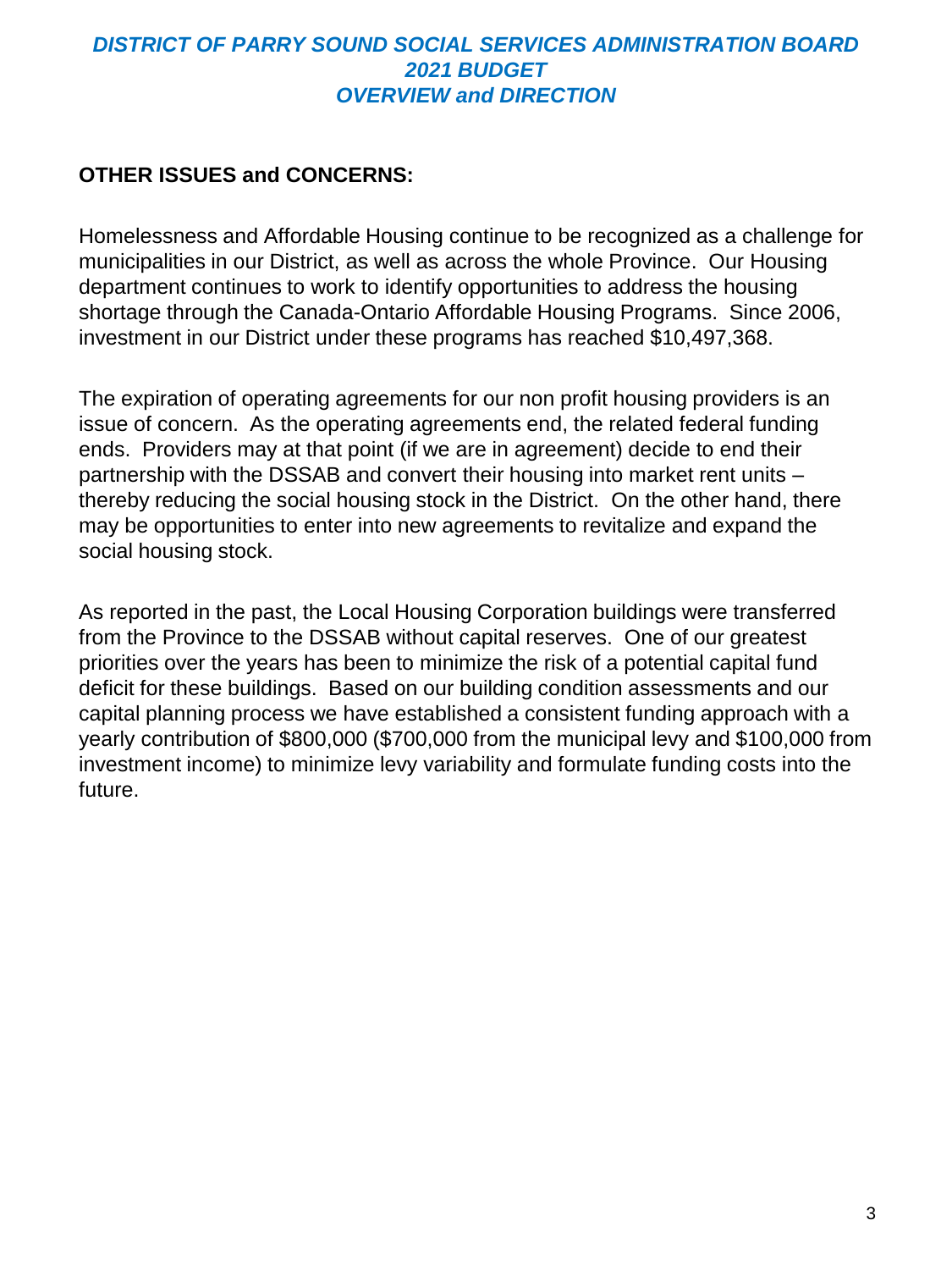### *DISTRICT OF PARRY SOUND SOCIAL SERVICES ADMINISTRATION BOARD 2021 BUDGET SUMMARY OF MUNICIPAL LEVY: OPERATING AND CAPITAL 0.0% CHANGE TO LEVY*

|                                                                                                                                                                                                                      | 2019<br><b>ACTUAL</b>                                                          | 2020<br><b>BUDGET</b>                                                           | 2021<br><b>BUDGET</b>                                                           | %<br><b>CHANGE</b><br>IN LEVY                                        |
|----------------------------------------------------------------------------------------------------------------------------------------------------------------------------------------------------------------------|--------------------------------------------------------------------------------|---------------------------------------------------------------------------------|---------------------------------------------------------------------------------|----------------------------------------------------------------------|
| <b>OPERATING FUND</b><br><b>ONTARIO WORKS</b><br><b>CHILD CARE</b><br><b>SOCIAL HOUSING</b><br><b>COMMUNITY SERVICES</b><br><b>CORPORATE SERVICES</b><br><b>DSSAB MUNICIPAL INITIATIVES</b><br><b>MUNICIPAL COST</b> | 1,186,839<br>485,680<br>2,309,993<br>86,682<br>586,136<br>350,000<br>5,005,330 | 1,217,850<br>470,100<br>2,450,000<br>345,306<br>651,378<br>270,000<br>5,404,634 | 1,184,242<br>541,090<br>2,450,000<br>156,940<br>724,635<br>270,000<br>5,326,907 | $-0.52%$<br>1.11%<br>0.00%<br>$-2.93%$<br>1.14%<br>0.00%<br>$-1.21%$ |
| TRANSFERS TO (FROM) OPERATING<br>RESERVES/CONTINGENCY<br><b>MUNICIPAL LEVY FOR OPERATIONS</b>                                                                                                                        | 316,623<br>5,321,953                                                           | (82, 681)<br>5,321,953                                                          | (4, 954)<br>5,321,953                                                           | 1.21%<br>0.00%                                                       |
| <b>CAPITAL FUND</b><br><b>DSSAB PROGRAM FACILITIES</b><br><b>DSSAB HOUSING FACILITIES</b><br><b>MUNICIPAL COST</b>                                                                                                   | 400,000<br>700,000<br>1,100,000                                                | 400,000<br>700.000<br>1,100,000                                                 | 400,000<br>700.000<br>1,100,000                                                 | 0.00%<br>0.00%<br>0.00%                                              |
| NOT YET ALLOCATED<br><b>CONTRIBUTION</b><br><b>MUNICIPAL LEVY FOR CAPITAL</b>                                                                                                                                        | 1,100,000                                                                      | 1,100,000                                                                       | 1,100,000                                                                       | 0.00%<br>0.00%                                                       |
| <b>TOTAL MUNICIPAL LEVY</b>                                                                                                                                                                                          | 6,421,953                                                                      | 6,421,953                                                                       | 6,421,953                                                                       | 0.00%                                                                |
| <b>INCREASE(DECREASE) TO LEVY</b><br>PERCENTAGE INCREASE (DECREASE)                                                                                                                                                  |                                                                                | 0.00%                                                                           | 0.00%                                                                           |                                                                      |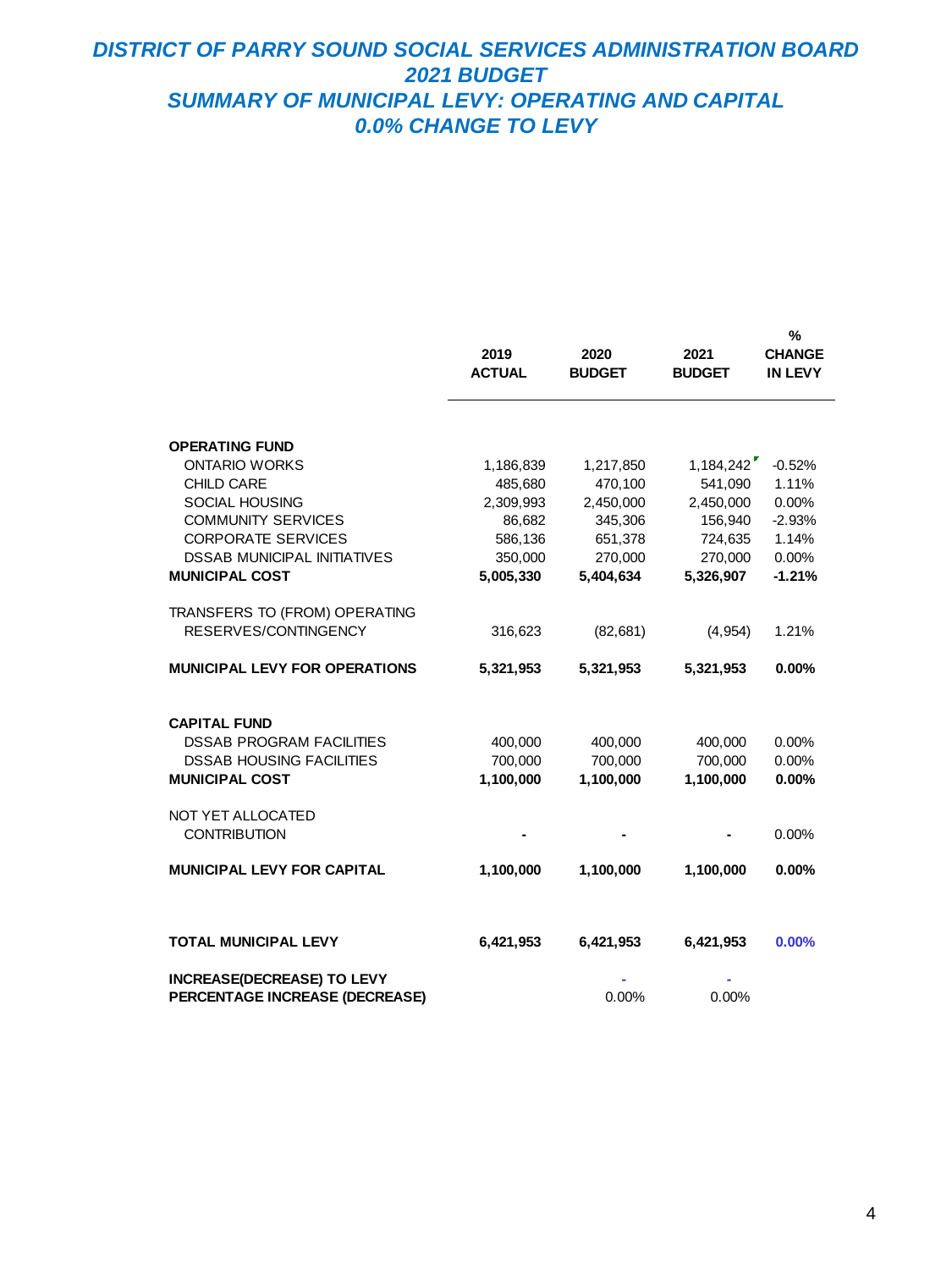#### *DISTRICT OF PARRY SOUND SOCIAL SERVICES ADMINISTRATION BOARD 2021 BUDGET MUNICIPAL LEVY TRENDS*



The municipal levy decreased drastically in 2011 when ODSP financial assistance costs were uploaded to the Province. Since then, the levy has hovered between \$6,295,415 and \$6,432,893 – a range of only \$128,478 or 2% of the levy.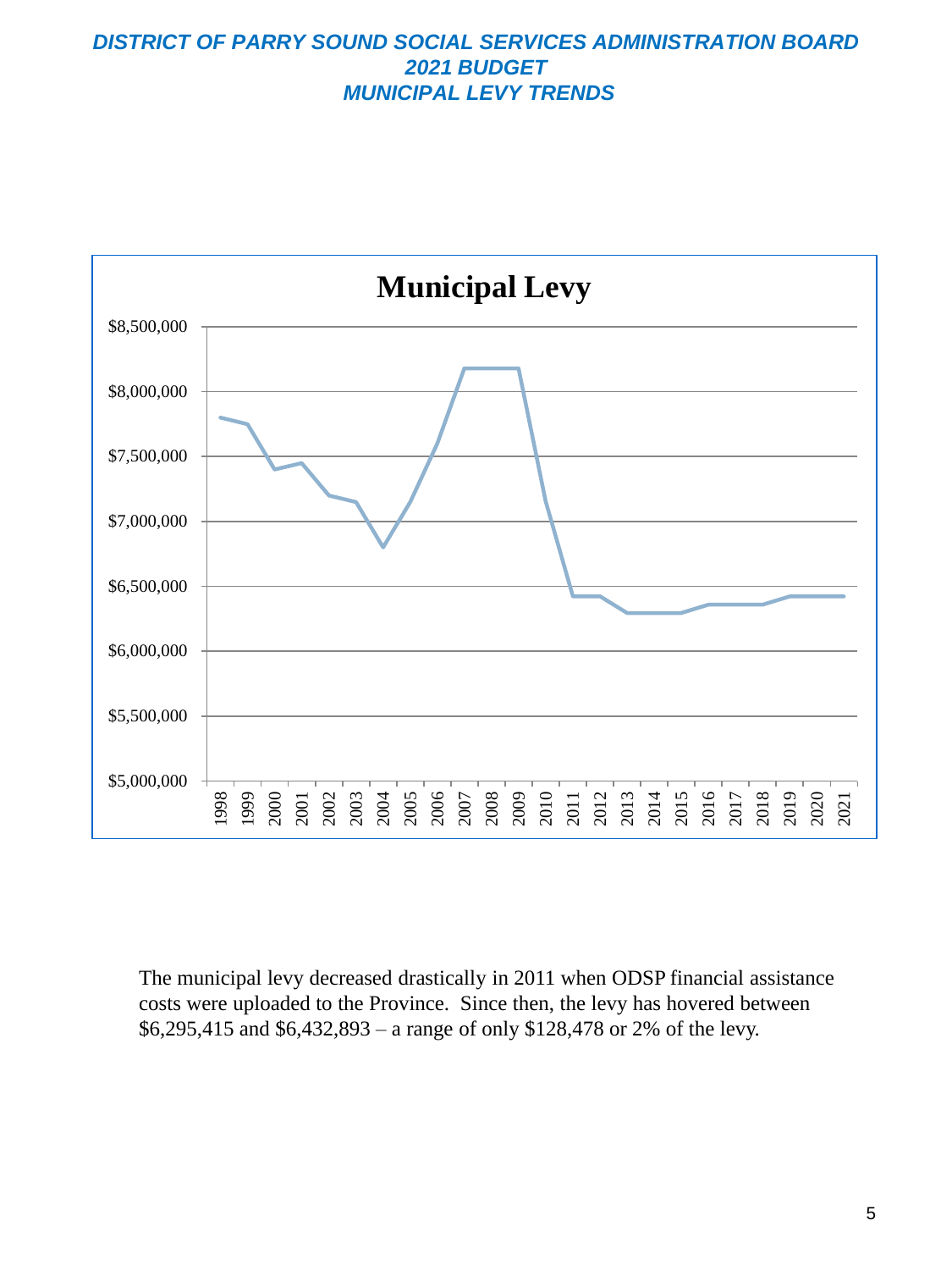## *DISTRICT OF PARRY SOUND SOCIAL SERVICES ADMINISTRATION BOARD 2021 BUDGET MUNICIPAL LEVY WITH 2020 COMPARISON*

|                        | 2021                 | 2020          | 2021          | <b>Increase</b> |
|------------------------|----------------------|---------------|---------------|-----------------|
| <b>Municipality</b>    | <b>Apportionment</b> | Levy          | Levy          | (Decrease)      |
|                        | <b>Percentage</b>    | <b>Actual</b> | <b>Actual</b> | to Levy         |
|                        |                      |               |               |                 |
| <b>Armour</b>          | 2.53%                | 162,675       | 162,577       | (98)            |
| <b>Burks Falls</b>     | 0.55%                | 35,092        | 35,077        | (15)            |
| <b>Callander</b>       | 3.73%                | 239,077       | 239,438       | 361             |
| <b>Carling</b>         | 6.89%                | 442,520       | 442,691       | 171             |
| Joly                   | 0.41%                | 26,228        | 26,237        | 9               |
| <b>Kearney</b>         | 2.52%                | 162,067       | 161,645       | (422)           |
| <b>Machar</b>          | 1.75%                | 112,406       | 112,135       | (271)           |
| <b>Magnetawan</b>      | 4.72%                | 303,019       | 302,958       | (61)            |
| <b>McDougall</b>       | 5.15%                | 329,707       | 330,622       | 915             |
| <b>McKellar</b>        | 4.45%                | 286,874       | 286,030       | (844)           |
| <b>McMurrich</b>       | 1.54%                | 98,925        | 99,088        | 163             |
| <b>Nipissing</b>       | 2.61%                | 167,856       | 167,296       | (560)           |
| <b>Parry Sound</b>     | 4.95%                | 317,319       | 318,150       | 831             |
| <b>Perry</b>           | 3.20%                | 205,282       | 205,573       | 291             |
| Powassan               | 2.25%                | 144,219       | 144,235       | 16              |
| <b>Ryerson</b>         | 1.27%                | 81,407        | 81,439        | 32              |
| <b>Seguin</b>          | 23.82%               | 1,524,938     | 1,529,631     | 4,693           |
| <b>South River</b>     | 0.48%                | 30,023        | 30,476        | 453             |
| <b>Strong</b>          | 1.98%                | 127,168       | 127,414       | 246             |
| <b>Sundridge</b>       | 0.70%                | 45,480        | 45,126        | (354)           |
| <b>The Archipelago</b> | 14.16%               | 914,178       | 909,553       | (4,625)         |
| <b>Whitestone</b>      | 4.08%                | 262,573       | 262,259       | (314)           |
|                        |                      |               |               |                 |
|                        | 93.74%               | 6,019,033     | 6,019,650     | 617             |
| <b>Unincorporated</b>  | 6.26%                | 402,920       | 402,303       | (617)           |
| <b>Total</b>           | 100%                 | 6,421,953     | 6,421,953     |                 |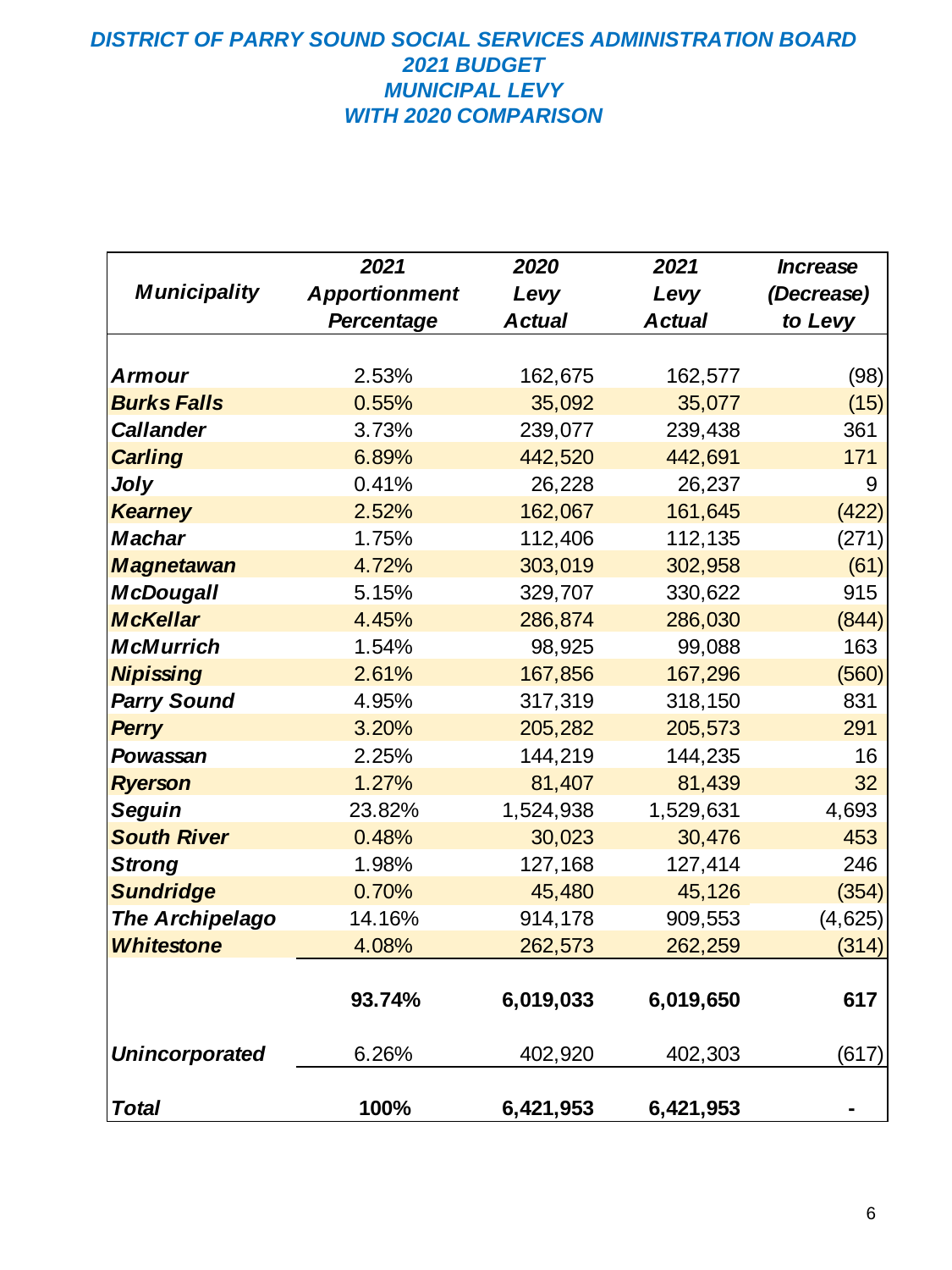## *DISTRICT OF PARRY SOUND SOCIAL SERVICES ADMINISTRATION BOARD 2021 BUDGET MUNICIPAL OPERATING LEVY DISTRIBUTION*



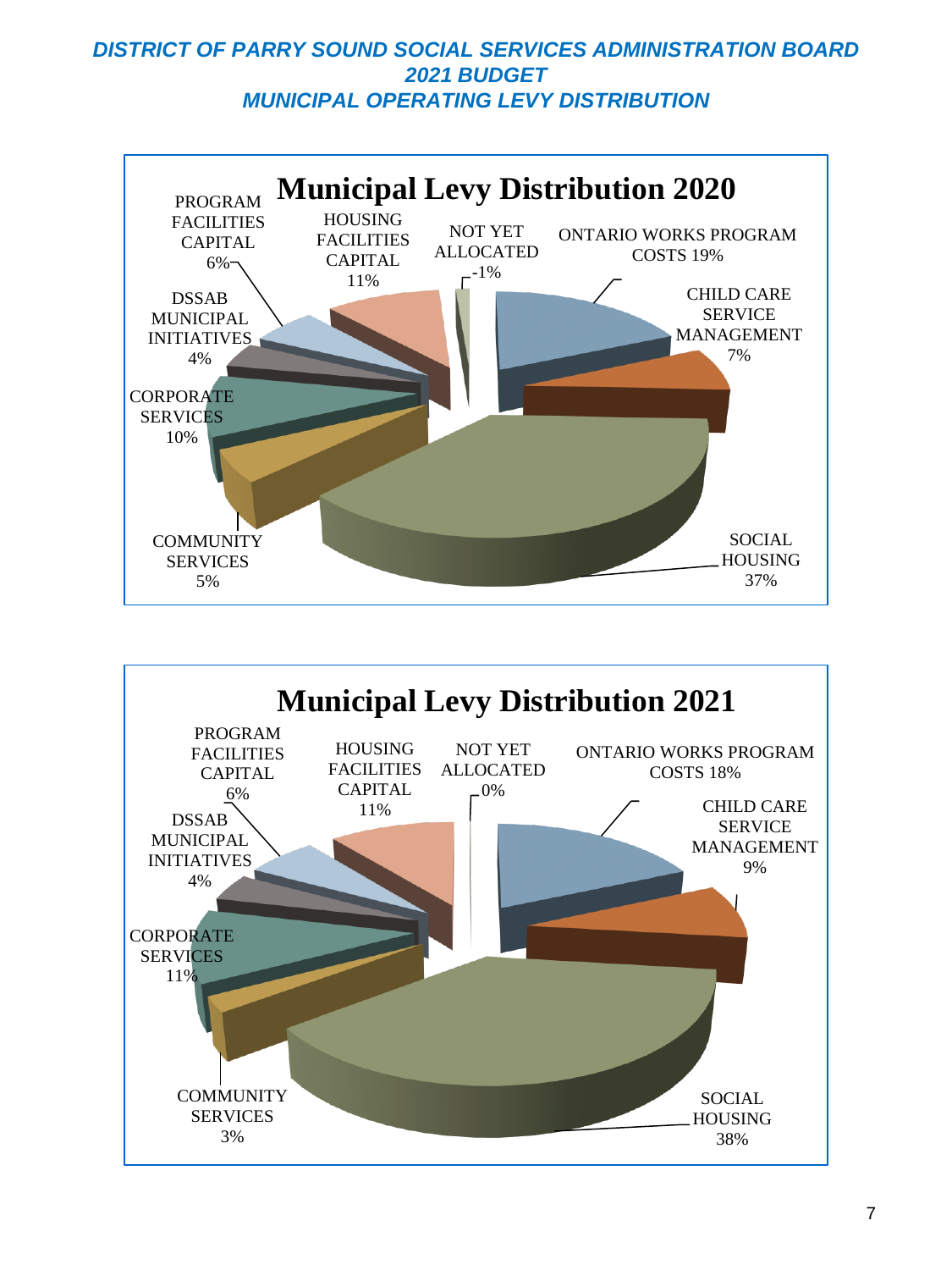## *DISTRICT OF PARRY SOUND SOCIAL SERVICES ADMINISTRATION BOARD 2021 BUDGET OPERATING BUDGET TOTAL EXPENDITURES AND FUNDING*

|                                                                               | 2020          | 2021          |                |
|-------------------------------------------------------------------------------|---------------|---------------|----------------|
|                                                                               | <b>BUDGET</b> | <b>BUDGET</b> | <b>CHANGE</b>  |
| <b>ONTARIO WORKS</b>                                                          |               |               |                |
| <b>ONTARIO WORKS FINANCIAL ASSISTANCE</b>                                     | \$8,262,000   | \$8,262,000   | 0              |
| ONTARIO WORKS PROGRAM                                                         | 3,132,250     | 3,093,185     | $-39,065$      |
|                                                                               | 11,394,250    | 11,355,185    | $-39,065$      |
| <b>CHILD CARE SERVICE MANAGEMENT</b>                                          |               |               |                |
| CHILD CARE ADMINISTRATION                                                     | 432,000       | 400,000       | $-32,000$      |
| CHILD CARE CENTRE OPERATIONS                                                  | 5,542,775     | 5,449,438     | $-93,337$      |
| <b>EARLY YEARS</b>                                                            | 1,052,000     | 1,052,000     | 0              |
| <b>INCLUSION SUPPORT SERVICES</b>                                             | 587,700       | 600,000       | 12,300         |
| <b>INTEGRATED RECEPTION</b>                                                   | 40,000        | 40,000        | 0              |
| NON DSSAB FEE SUBSIDY                                                         | 470,000       | 470,000       | $\mathbf 0$    |
| NON DSSAB OPERATING SUBSIDY                                                   | 390,000       | 390,000       | 0              |
| NON DSSAB OPERATING WAGE ENHANCEMENT                                          | 100,000       | 100,000       | $\mathbf 0$    |
| <b>JOURNEY TOGETHER</b>                                                       | 295,364       | 295,364       | $\mathbf 0$    |
| PLANNING AND PROJECTS                                                         | 80,716        | 80,716        | $\overline{0}$ |
|                                                                               |               |               |                |
|                                                                               | 8,990,555     | 8,877,518     | $-113,037$     |
| <b>SOCIAL HOUSING</b>                                                         |               |               |                |
| SOCIAL HOUSING ADMINISTRATION<br>AFFORDABLE HOUSING PROGRAM COSTS             | 766,112       | 742,912       | $-23,200$      |
|                                                                               | 30,000        | 29,830        | $-170$         |
| <b>BUILDING OPERATING COSTS</b>                                               | 2,533,364     | 2,556,564     | 23,200         |
| RENT SUPPLEMENT/HOUSING BENEFIT/HOUSING ALLOWANCE<br>NON-PROFIT HOUSING COSTS | 149,600       | 224,600       | 75,000         |
|                                                                               | 812,000       | 812,000       | $\overline{0}$ |
|                                                                               | 4,291,076     | 4,365,906     | 74,830         |
| <b>COMMUNITY SERVICES</b>                                                     |               |               |                |
| VIOLENCE AGAINST WOMEN PROGRAMS                                               | 825,000       | 805,680       | $-19,320$      |
| HOMELESSNESS PROGRAM                                                          | 620,066       | 431,700       | $-188,366$     |
| <b>EMERGENCY HEATING AND SHELTER</b>                                          | 396,000       | 396,000       | 0              |
| TRANSITIONAL SUPPORT (Home for Good)                                          | 61,200        | 61,200        | $\mathbf 0$    |
| <b>HOMEMAKERS PROGRAM</b>                                                     | 100,000       | 100,000       | $\overline{0}$ |
|                                                                               | 2,002,266     | 1,794,580     | $-207,686$     |
| <b>CORPORATE SERVICES</b>                                                     |               |               |                |
| <b>CORPORATE SERVICES</b>                                                     | 1,032,878     | 1,051,135     | 18,257         |
| <b>BOARD</b>                                                                  | 60,000        | 60,000        | $\overline{0}$ |
|                                                                               | 1,092,878     | 1,111,135     | 18,257         |
| SOCIAL ASSISTANCE RESTRUCTURING FUND                                          | 270,000       | 270,000       | 0              |
| TOTAL ANNUAL OPERATING EXPENSES                                               | 28,041,025    | 27,774,324    | -266,701       |
|                                                                               |               |               |                |
| <b>LESS FUNDING FROM OTHER SOURCES</b>                                        |               |               |                |
| PROVINCIAL FUNDING                                                            | 19,242,115    | 19,084,141    | $-157,974$     |
| <b>FEDERAL FUNDING</b>                                                        | 802,076       | 802,076       | 0              |
| SOCIAL ASSISTANCE RESTRUCTURING FUND                                          | 121,200       | 121,200       | $\mathbf 0$    |
| PARENT FEE REVENUE                                                            | 1,455,000     | 1,430,000     | $-25,000$      |
| <b>TENANT REVENUE</b>                                                         | 910,000       | 910,000       | 0              |
| <b>INVESTMENT INCOME AND OTHER</b>                                            | 106,000       | 100,000       | $-6,000$       |
|                                                                               | 22,636,391    | 22,447,417    | $-188,974$     |
|                                                                               |               |               |                |
| <b>MUNICIPAL FUNDING - OPERATING EXPENSES</b>                                 | \$5,404,634   | \$5,326,907   | 62,048         |
| <b>TRANSFERS TO (FROM) OPERATING RESERVES</b>                                 | (\$82,681)    | ( \$4, 954)   | $-62,048$      |
| MUNICIPAL LEVY FOR OPERATIONS                                                 | \$5,321,953   | \$5,321,953   | $\pmb{0}$      |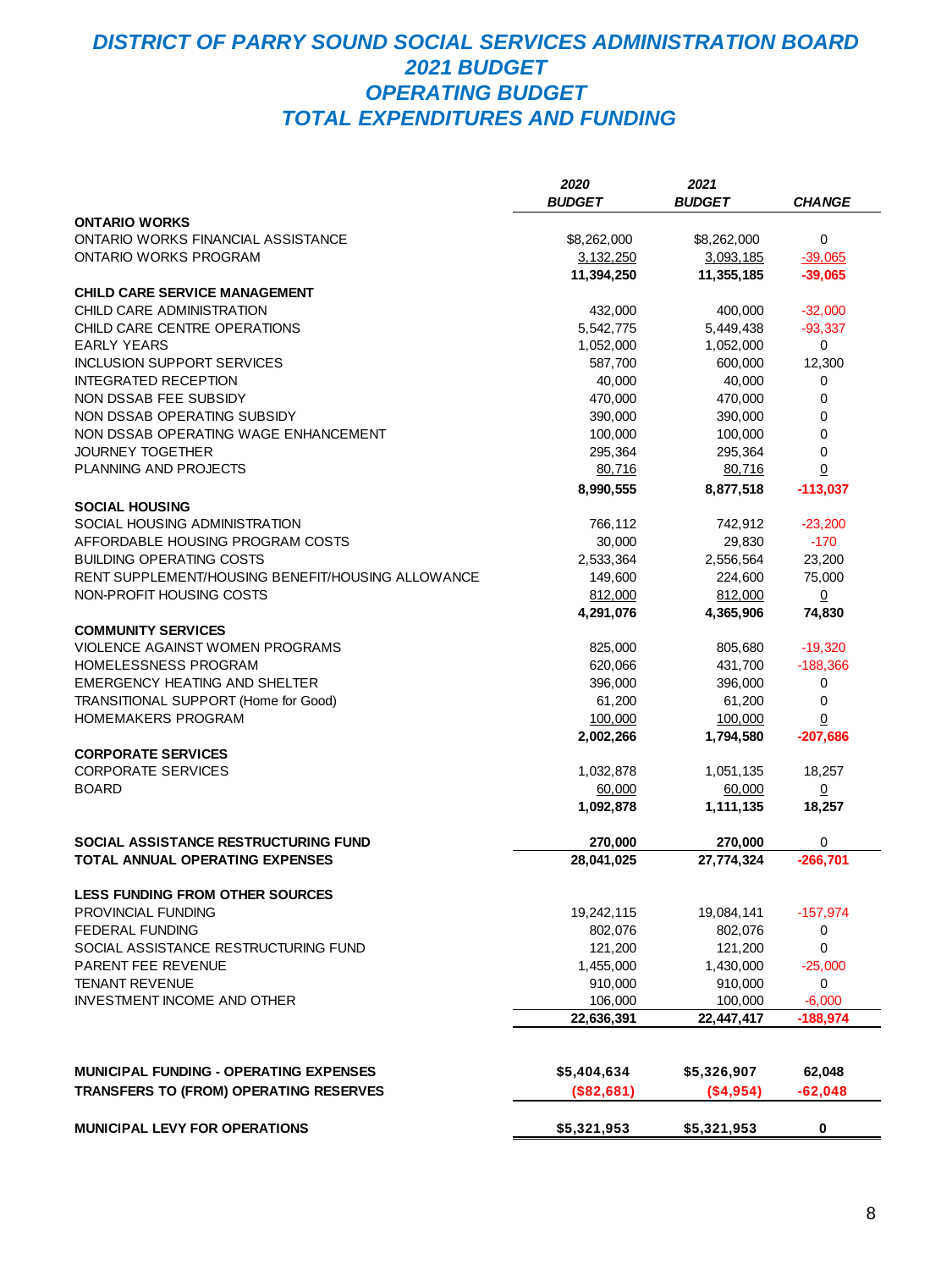## *DISTRICT OF PARRY SOUND SOCIAL SERVICES ADMINISTRATION BOARD 2021 BUDGET OPERATING COST DISTRIBUTION BY PROGRAM*



Total costs are based on the Total Expenditures and Funding schedule found on page 8.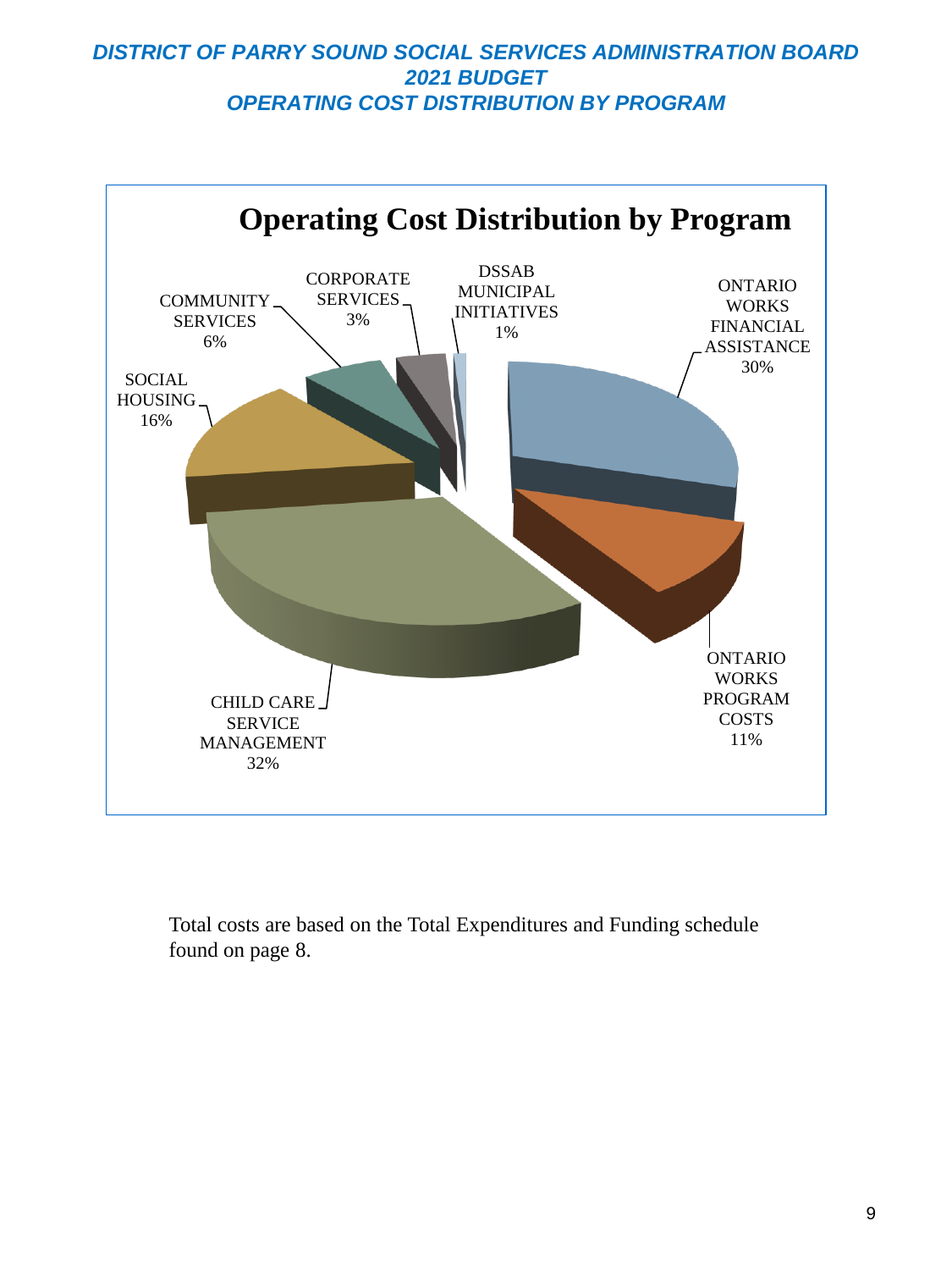## *DISTRICT OF PARRY SOUND SOCIAL SERVICES ADMINISTRATION BOARD 2021 BUDGET CAPITAL BUDGET AND OPERATING FUNDS OVERVIEW*

## **OVERVIEW:**

## **General Operating Fund:**

The DSSAB maintains operating funds for cash management purposes. As per the Board Operating Reserve Policy, operating funds of no greater than three months of annual operating expenses will be maintained by the DSSAB. This equates to \$6,848,463 at the end of 2021.

Our projected level of operating funds at December 31, 2021 is \$3,208,242 or 42 days of annual operating expenses. Coupled with our capital reserves, we believe that we have sufficient funds on hand to meet our current short-term operating requirements.

## **Program Facilities Capital Fund:**

The DSSAB holds capital funds for program facilities that we own. These include our multi-use building in South River (offices, child care centre and EarlyON site), our office building in Parry Sound, Child Care Centres in Emsdale and Parry Sound, our 6 unit apartment building in Parry Sound and our women's shelter in Parry Sound. In addition we lease space for our child care centre in Powassan from the local school board and from the Sound Community Hub in Parry Sound for our EarlyOn, Integration Support Services and Home Child Care programs.

Two items were added to the budget in 2020 that are currently on hold. The planned renovations to Waubeek Day Care (64 & 66 Waubeek Street) and the workshop/garage at 118 Church Street. As part of the strategic planning process in 2021 we will be determining whether or not either of these items will be needed in the future.

We are making a \$400,000 contribution to the Program Facilities Capital Fund in 2021 to ensure that sufficient capital funds are available to meet our needs.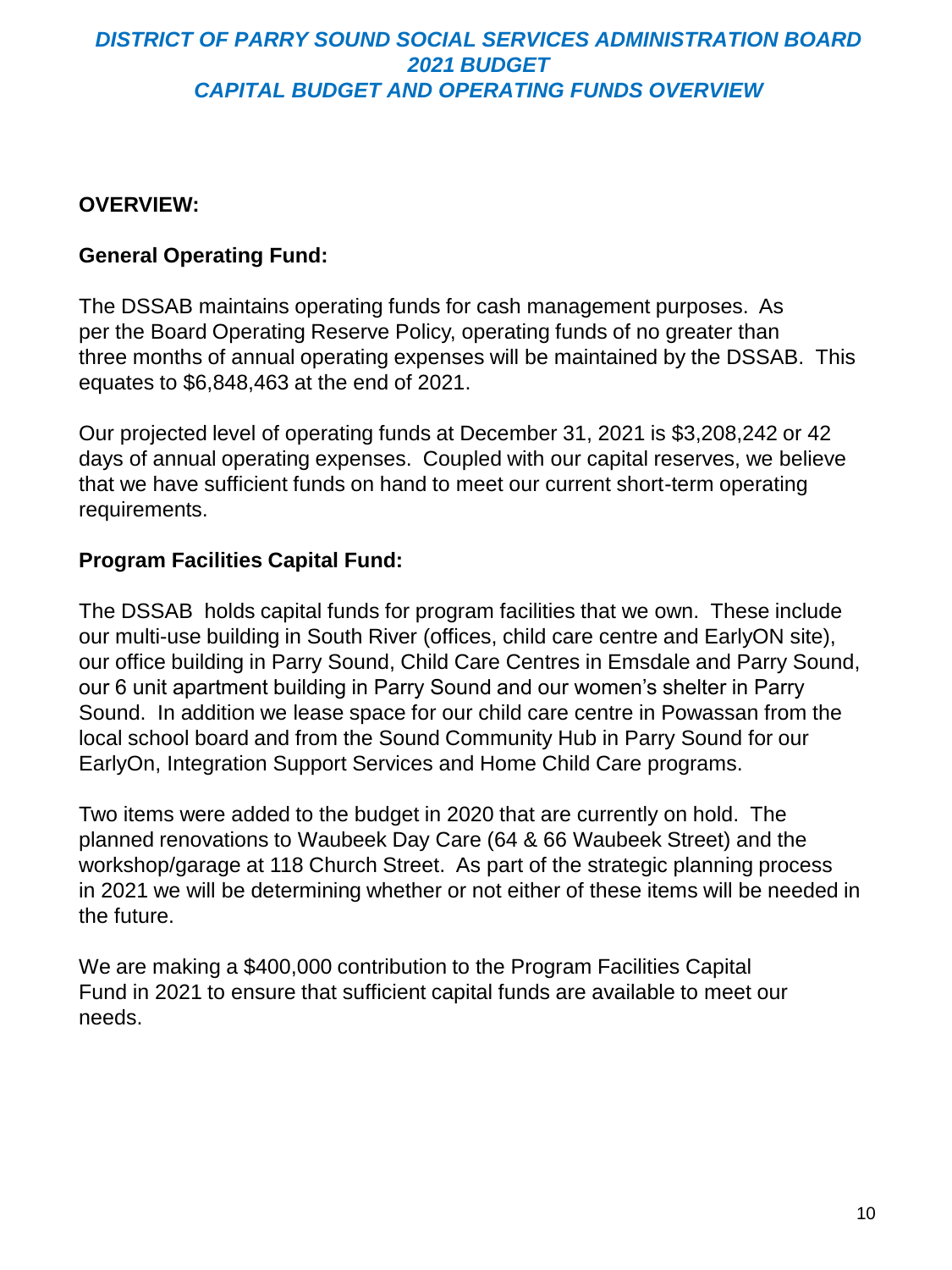## *DISTRICT OF PARRY SOUND SOCIAL SERVICES ADMINISTRATION BOARD 2021 BUDGET CAPITAL BUDGET OVERVIEW*

## **Social Housing Capital Fund:**

The DSSAB also holds capital funds for the 344 housing units owned and operated within our Social Housing programs. These include the Local Housing Corporation housing units as well as the Non Profit Housing program units that we fund, as we are responsible for any of their operating or capital shortfalls.

Our building condition assessments (BCA's), when initially prepared in 2006, indicated that our Social Housing capital fund would be fully depleted over a period of 5-10 years, and that we would need to contribute \$13,249,903 to the fund in order to maintain these buildings to December 31, 2025. This infrastructure deficit is the DSSAB's most significant financial exposure and is the result of the Provincial transfer of ownership of the Ontario Housing Stock to the Municipalities in 2000 with \$0 capital.

We updated the BCA's in 2018 and have revised the schedules to include an additional 10 years – to December 31, 2035.

Per a review of the anticipated levels of spending recommended by the building condition assessments we require an \$800,000 contribution yearly in order to maintain these reserves at needed levels into the future. In light of the investment income that we are earning on these reserves, we have been making municipal contributions to these reserves of \$700,000 (offset by the additional investment income of \$100,000 each year).

Accordingly, Social Housing Capital Fund contributions will continue at the same level in 2021 (i.e. \$700,000 per year).